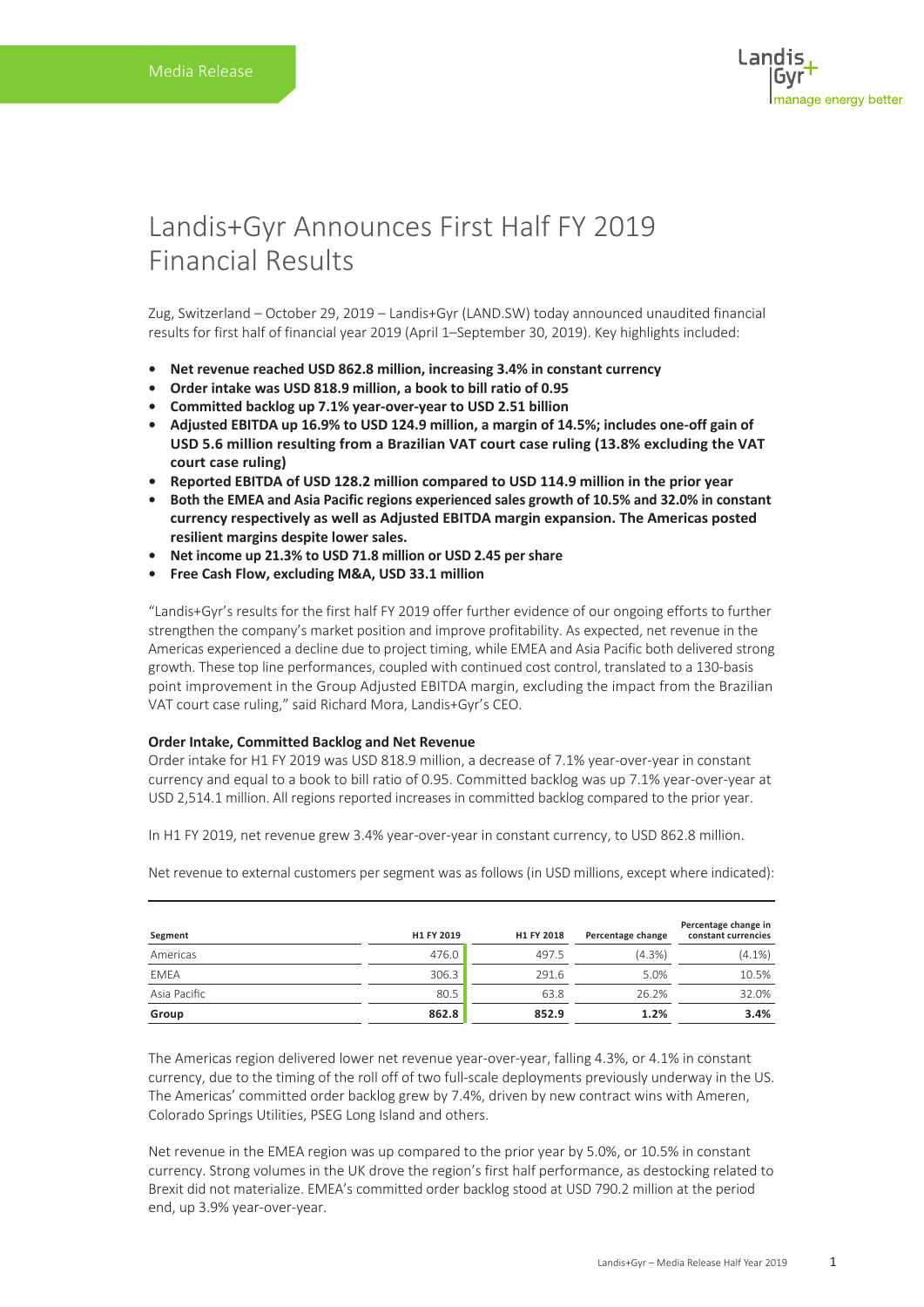Asia Pacific likewise contributed to higher sales with year-over-year growth of 26.2%, or 32.0% in constant currency, as demand in Australia, Hong Kong and India drove the increase. Committed backlog was USD 89.0 million, up 36.7% compared to H1 FY 2018.

#### **Adjusted and Reported EBITDA**

The Adjusted EBITDA by segment was as follows (in USD millions, except where indicated):

| Segment               | H1 FY 2019 | H1 FY 2019<br>Percentage of<br>net revenue | H1 FY 2018 | H1 FY 2018<br>Percentage of<br>net revenue |
|-----------------------|------------|--------------------------------------------|------------|--------------------------------------------|
| Americas              | 92.1       | 19.3%                                      | 102.2      | 20.5%                                      |
| <b>EMEA</b>           | 23.4       | 7.6%                                       | (0.4)      | $(0.1\%)$                                  |
| Asia Pacific          | 4.9        | 6.1%                                       | (3.6)      | (5.6%)                                     |
| Corporate unallocated | 4.5        | N/A                                        | 8.6        | N/A                                        |
| Group                 | 124.9      | 14.5%                                      | 106.8      | 12.5%                                      |

Overall, H1 FY 2019 Adjusted EBITDA margin increased to 14.5% from 12.5% in the prior year. H1 FY 2019 Adjusted EBITDA rose more significantly than sales, growing 16.9% year-over-year, coming in at USD 124.9 million, including the one-off positive impact from the Brazilian court VAT ruling of USD 5.6 million. Continued cost and efficiency improvements in EMEA and Asia Pacific more than offset a revenue driven decline in the Americas' results, while lower incremental costs associated with eased supply chain constraints contributed USD 8.8 million to the Adjusted EBITDA improvement.

The one-off positive Americas' adjusted EBITDA impact of USD 5.6 million comes from a recent decision by the Federal Court in Rio de Janeiro in a lawsuit between Landis+Gyr's Brazilian subsidiary and the Brazilian tax authority that became final and non-appealable in September 2019. Based on this decision, Landis+Gyr is able to reclaim VAT payments made in prior years. The Company expects that this amount will be recovered over several years by means of an offset against future VAT payments due in Brazil. In addition, there is a further positive impact in interest income of USD 4.8 million in respect of accrued interest.

Project Lightfoot, aimed at bundling and partially outsourcing manufacturing activities to enhance production efficiencies, lower supply chain costs and further reduce capital intensity, is ahead of plan and is expected to deliver USD 20 million of annual savings in FY 2019. The Company expects a further USD 5 million of savings to be delivered next financial year, for total annual savings of USD 25 million in FY 2020.

In H1 FY 2019, Operating income was USD 84.9 million, an increase of 25.6% from the USD 67.6 million achieved in H1 FY 2018. Reported EBITDA was USD 128.2 million versus USD 114.9 million in H1 FY 2018.

In H1 FY 2019, adjustments to bridge from Reported EBITDA to Adjusted EBITDA were in three primary categories. First, with respect to Restructuring Charges, the USD 0.6 million related to streamlining measures taken across the organization. Second, Normalized Warranty Expenses adjustment of USD 4.8 million represents the amount of provisions made relative to the average annualized actual warranty utilization for the last three years; H1 FY 2019 reported EBITDA included an increase to the legacy component provision of USD 11.3 million\*. Thirdly, the Group introduced a new adjustment in H2 FY 2018, Timing Difference on FX Derivatives. In H1 FY 2019, this adjustment was USD (8.6) million. Hedges put in place by the Group experienced unrealized gains on a mark-to-market basis each month, primarily as a result of GBP exchange rate volatility.

\* See note 13 in the Notes to Interim Consolidated Financial Statements for further details.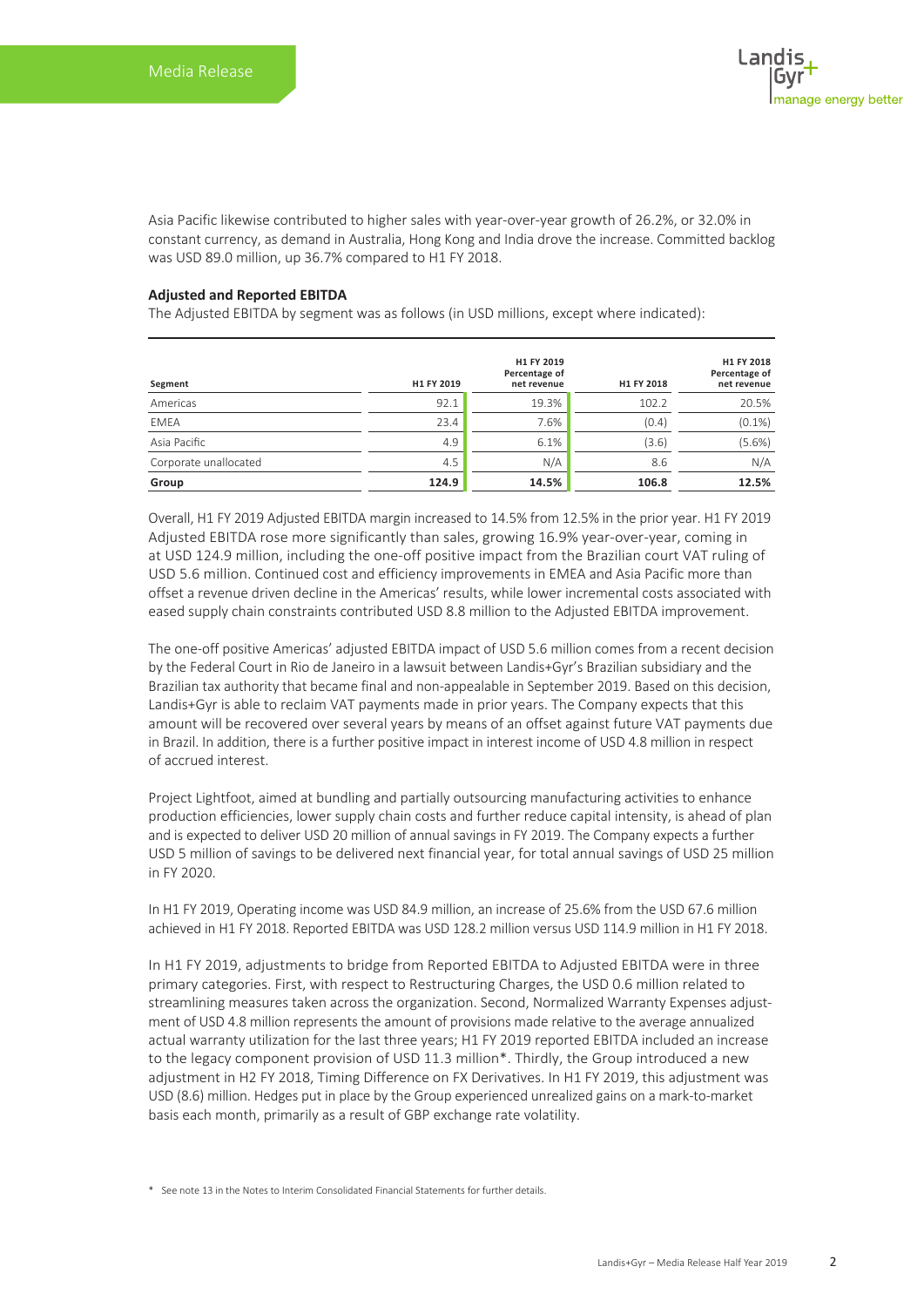The adjustments made to bridge between EBITDA as reported in the Group's financial statements and Adjusted EBITDA are as follows (in USD millions):

|                                      | H1 FY 2019 | H1 FY 2018 |
|--------------------------------------|------------|------------|
| <b>Reported EBITDA</b>               | 128.2      | 114.9      |
| Adjustments                          |            |            |
| Restructuring Charges                | 0.6        | 2.6        |
| <b>Exceptional Warranty Expenses</b> | (0.1)      | 0.6        |
| Normalized Warranty Expenses         | 4.8        | (11.3)     |
| Timing Difference on FX Derivatives  | (8.6)      | $-*$       |
| <b>Adjusted EBITDA</b>               | 124.9      | 106.8      |

\* Adjustment introduced in H2 FY 2018.

#### **Net Income and EPS**

Net income for H1 FY 2019 was USD 71.8 million, or USD 2.45 per share, and compares to USD 59.2 million, or USD 2.01 per share, for H1 FY 2018, an increase of 21.3% and 21.9% respectively.

#### **Cash Flow and Net Debt**

Cash provided by operating and investing activities was USD 33.1 million in H1 FY 2019 compared to USD (4.8) million in the prior year. H1 FY 2018 included a USD 18.9 million equity contribution cash outflow for the intelliHUB JV.

Free Cash Flow (excluding M&A) was USD 33.1 million in H1 FY 2019, an increase of USD 19.0 million compared to H1 FY 2018, as the seasonal pattern of a markedly lower Free Cash Flow (excluding M&A) in the financial year's first half continued.

In H1 FY 2019, capital expenditure amounted to USD 12.7 million, below the H1 FY 2018 level of USD 16.9 million, consistent with the Company's asset-light business model. As of September 30, 2019, the ratio of net debt to the trailing twelve month Adjusted EBITDA ratio was 0.4 times, with net debt USD 11.0 million lower year-over-year, even after the payment of USD 94.0 million in dividends and USD 20.3 million for share buyback during H1 FY 2019. The share buyback program is approximately 30% completed.

#### **Guidance for FY 2019**

"We remain positive on the balance of FY 2019, although regulatory delays could slow some project starts in the US. As a result, we have lowered our top line guidance somewhat. Our guidance for FY 2019 Adjusted EBITDA and Free Cash Flow (excluding M&A) remains unchanged," Mora concluded.

Landis+Gyr now expects FY 2019 net revenue growth of approximately 1–4% in constant currency, versus the earlier range of 2–5%. Group Adjusted EBITDA is expected to be between USD 240 million and USD 255 million. Free Cash Flow (excluding M&A) is expected to be between USD 120 million and USD 135 million, with a dividend payout of at least 75% of Free Cash Flow (excluding M&A).

#### **Sustainability Report**

Landis+Gyr's FY 2018/19 Sustainability Report was issued today. In FY 2018, total CO2 emissions fell by 2.7%, and since measurement began of Landis+Gyr's carbon footprint in 2007, CO2 emissions have been reduced on a per-turnover basis by 32.4%. Total use of chemicals decreased by 10.7% and has fallen 50% over the past six years. Water consumption within the Group increased by 9.9% and total waste produced increased by 6.4%, being negatively impacted by weather conditions and one-time effects.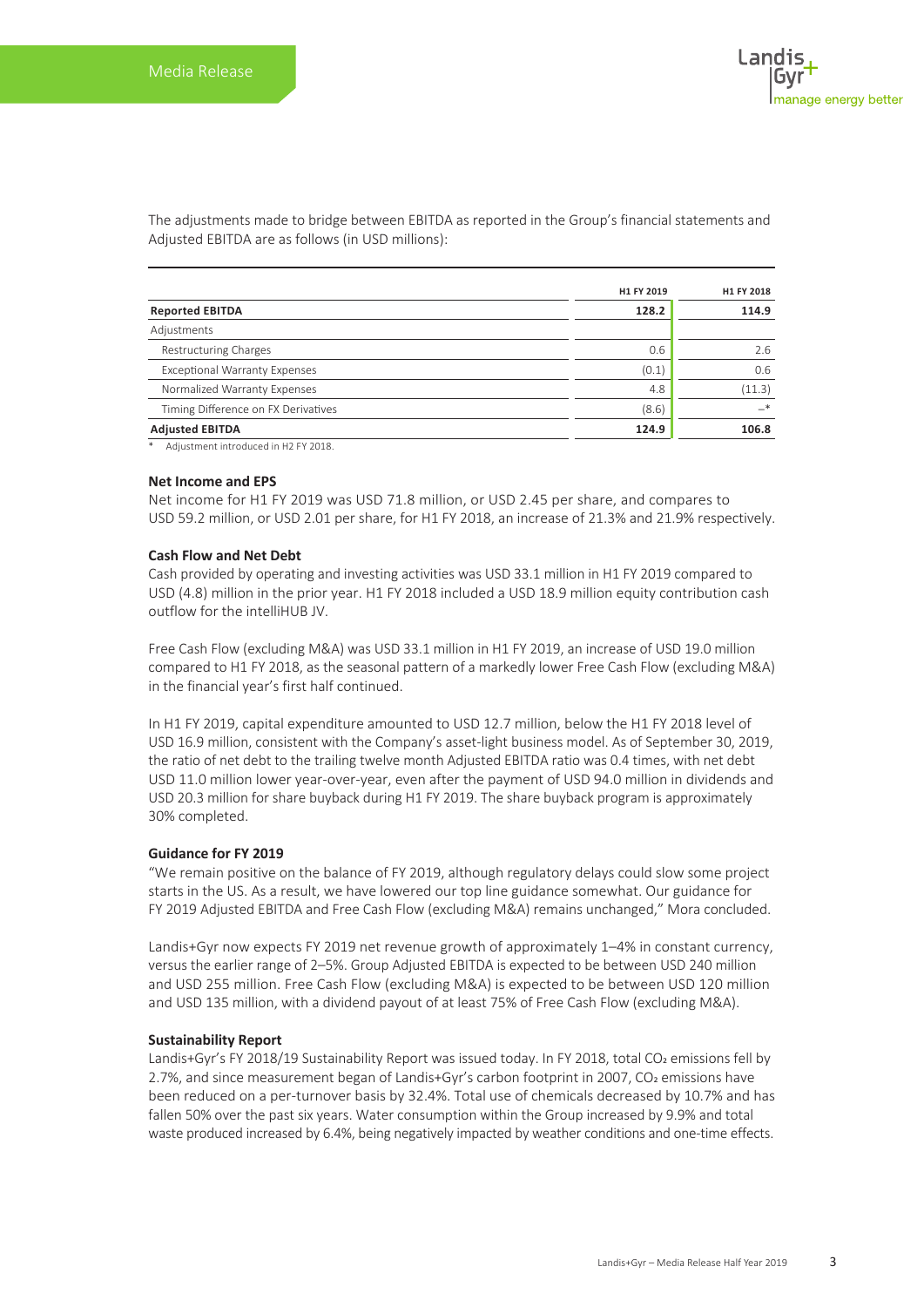#### **Recent Corporate Developments**

- In North America, Colorado Springs Utilities will deploy the Gridstream® Connect platform connecting more than 590,000 electric, natural gas and water meters to an integrated network management and data acquisition system. The new contract provides for managed services by Landis+Gyr for a 20-year period, including deployment and post-deployment services.
- In Sweden, Landis+Gyr will deliver its Gridstream® Connect solution for 1 million metering points to E.ON Sweden. With the contract, E.ON transitions to second generation Smart Metering technology for excellent customer service and grid efficiency.
- In the UK, the transition to the next generation smart meters (SMETS2) is since December 2018 underway in scale with more than 2.5 million SMETS2 meters on the network. As the UK market leader, Landis+Gyr has approximately 21 million meters deployed or under contract.
- Landis+Gyr has been awarded a new Software as a Service (SaaS) contract for the Smart Metering system of Liechtensteinische Kraftwerke (LKW), the public body that provides electric power to the principality of Liechtenstein. The contract expands an existing partnership with LKW, which has been using Landis+Gyr's Advanced Metering Infrastructure (AMI) solution since 2011.
- Frost & Sullivan selected Landis+Gyr as their Global AMI Company of the Year for 2019. This is the fifth consecutive time the company has received the award.

Landis+Gyr Group's Half Year Report 2019, the Sustainability Report 2018/2019 and the Half Year 2019 investor presentation were published today and can be downloaded at www.landisgyr.com/investors.

#### **Investor Webcast and Telephone Conference**

The management of Landis+Gyr will host an investor/analyst call to discuss the company's results.

| Date and time: | October 29, 2019 at 10:00 am CET            |
|----------------|---------------------------------------------|
| Speakers:      | Richard Mora (CEO) and Jonathan Elmer (CFO) |
| Audio webcast: | www.landisgyr.com/investors                 |
| Telephone:     | Europe: +41 (0)58 310 5000                  |
|                | UK: +44 (0)207 107 0613                     |
|                | US: +1 631 570 5613                         |

Please dial in 10–15 minutes before the start of the presentation and ask for "Landis+Gyr's first half year results 2019".

#### **Contact**

Stan March Christian Waelti Phone +1 678 258 1321 Phone +41 41 935 6331

Stan.March@landisgyr.com Christian.Waelti@landisgyr.com

#### **Key Dates**

Capital Markets Day January 27, 2020 Release of Results for Financial Year 2019 May 28, 2020 Annual General Meeting 2020 June 30, 2020 Release of Half Year Results 2020 October 28, 2020

**About Landis+Gyr** Landis+Gyr is the leading global provider of integrated energy management solutions for the utility sector. Offering one of the broadest portfolios, we deliver innovative and flexible solutions to help utilities solve their complex challenges in Smart Metering, Grid Edge Intelligence and Smart Infrastructure. With sales of USD 1.8 billion, Landis+Gyr employs approximately 6,000 people in over 30 countries across five continents, with the sole mission of helping the world manage energy better.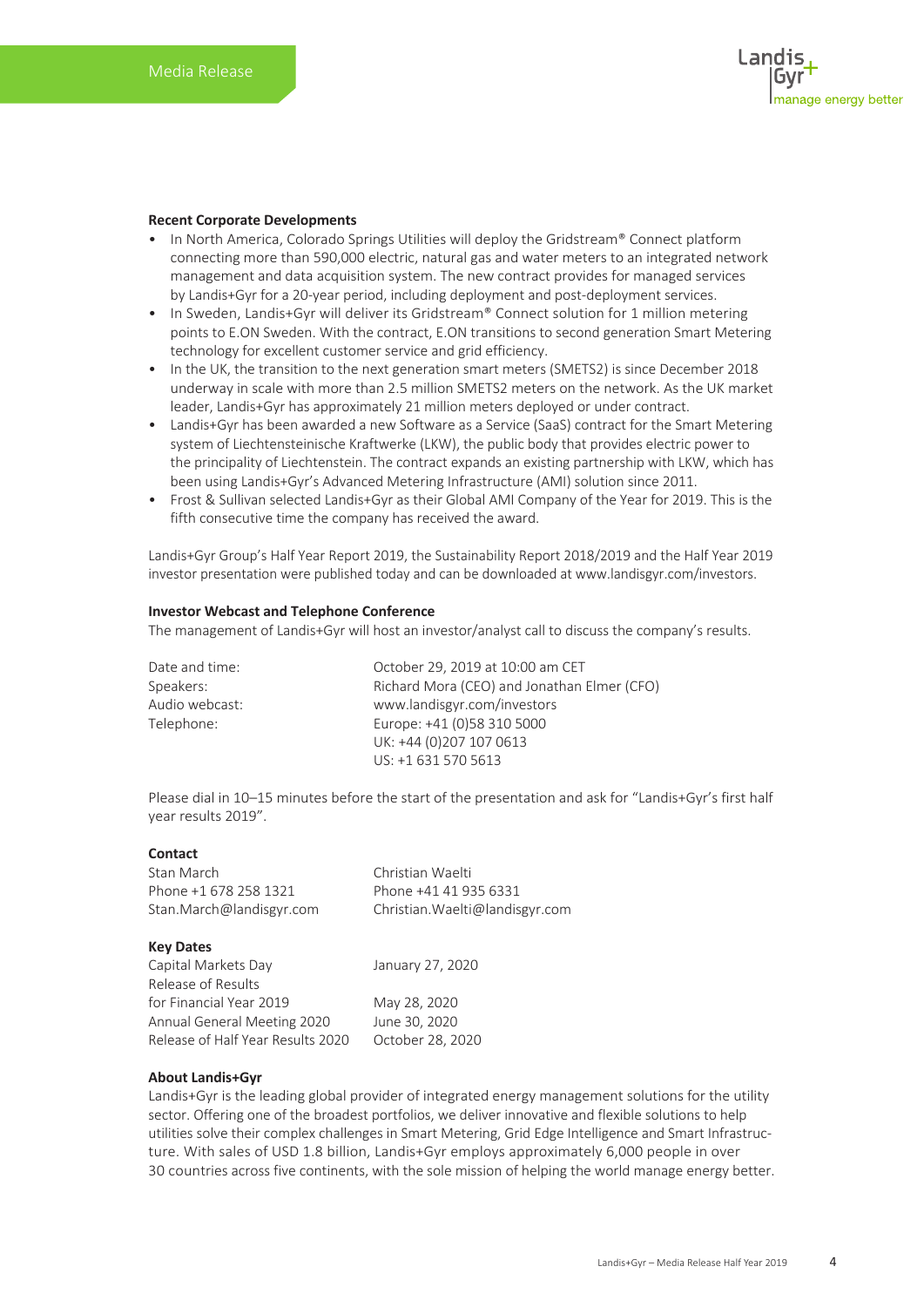#### *Disclaimer*

*This release contains information regarding alternative performance measures. Definitions of these measures and reconciliations between such measures and their USGAAP counterparts if not defined in this release may be found on pages 36 to 42 of the Landis+Gyr Half Year Report 2019 on our website at www.landisgyr.com/investors.*

#### *Forward-looking information*

*This press release includes forward-looking information and statements, including statements concerning the outlook for our businesses. These statements are based on current expectations, estimates and projections about the factors that may affect our future performance, including global economic conditions, and the economic conditions of the regions and industries that are major markets for Landis+Gyr Group AG. These expectations, estimates and projections are generally identifiable by statements containing words such as "expects", "believes", "estimates", "targets", "plans", "outlook" "guidance" or similar expressions.*

*There are numerous risks, uncertainties and other factors, many of which are beyond our control, that could cause our actual results to differ materially from the forward-looking information and statements made in this presentation and which could affect our ability to achieve our stated targets. The important factors that could cause such differences include, among others: business risks associated with the volatile global economic environment and political conditions; costs associated with compliance activities; market acceptance of new products and services; changes in governmental regulations and currency exchange rates; estimates of future warranty claims and expenses and sufficiency of accruals; and other such factors as may be discussed from time to time in Landis+Gyr Group AG filings with the SIX Swiss Exchange. Although Landis+Gyr Group AG believes that its expectations reflected in any such forwardlooking statement are based upon reasonable assumptions, it can give no assurance that those expectations will be achieved.*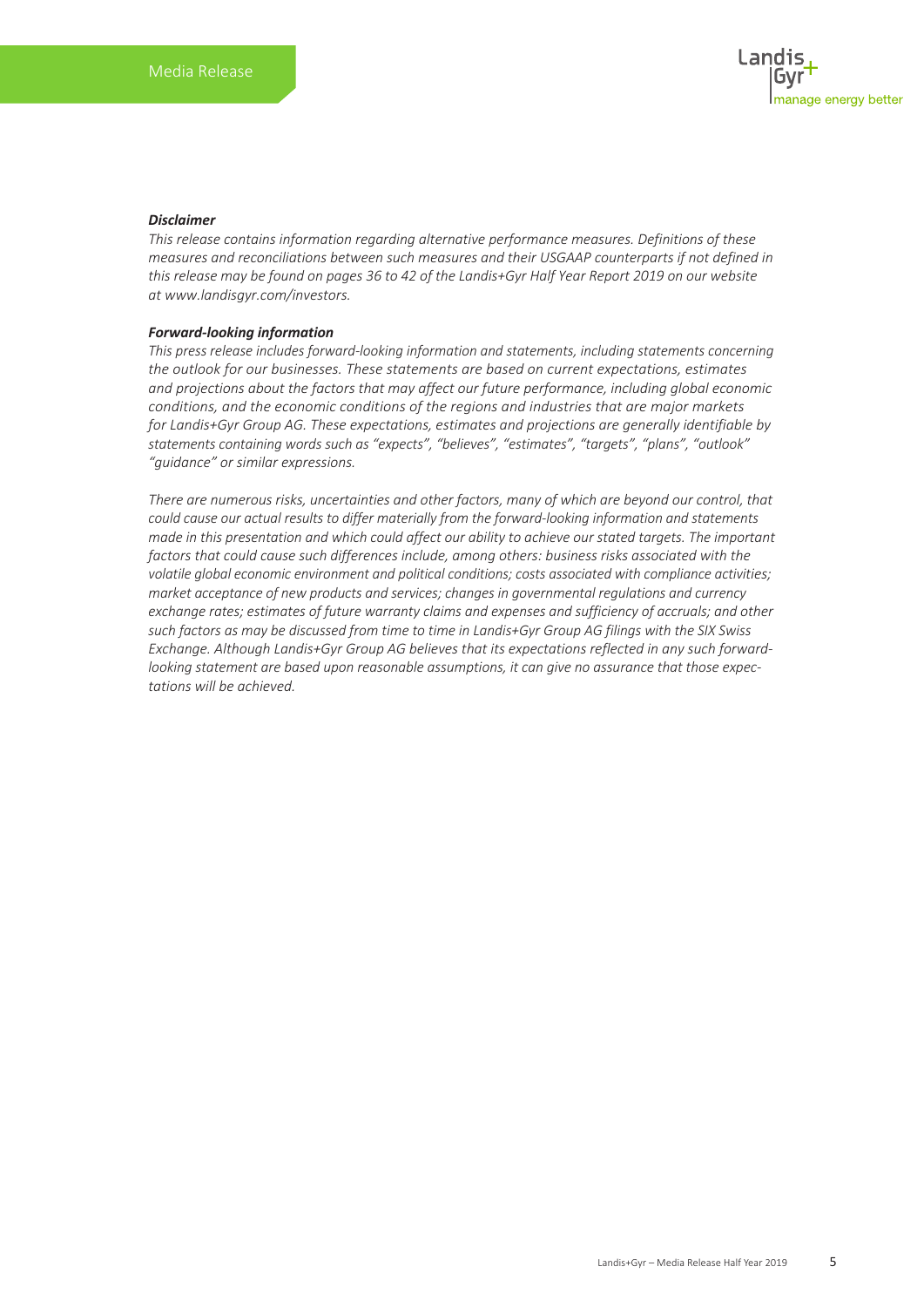# Extracts from the Half-Year Report 2019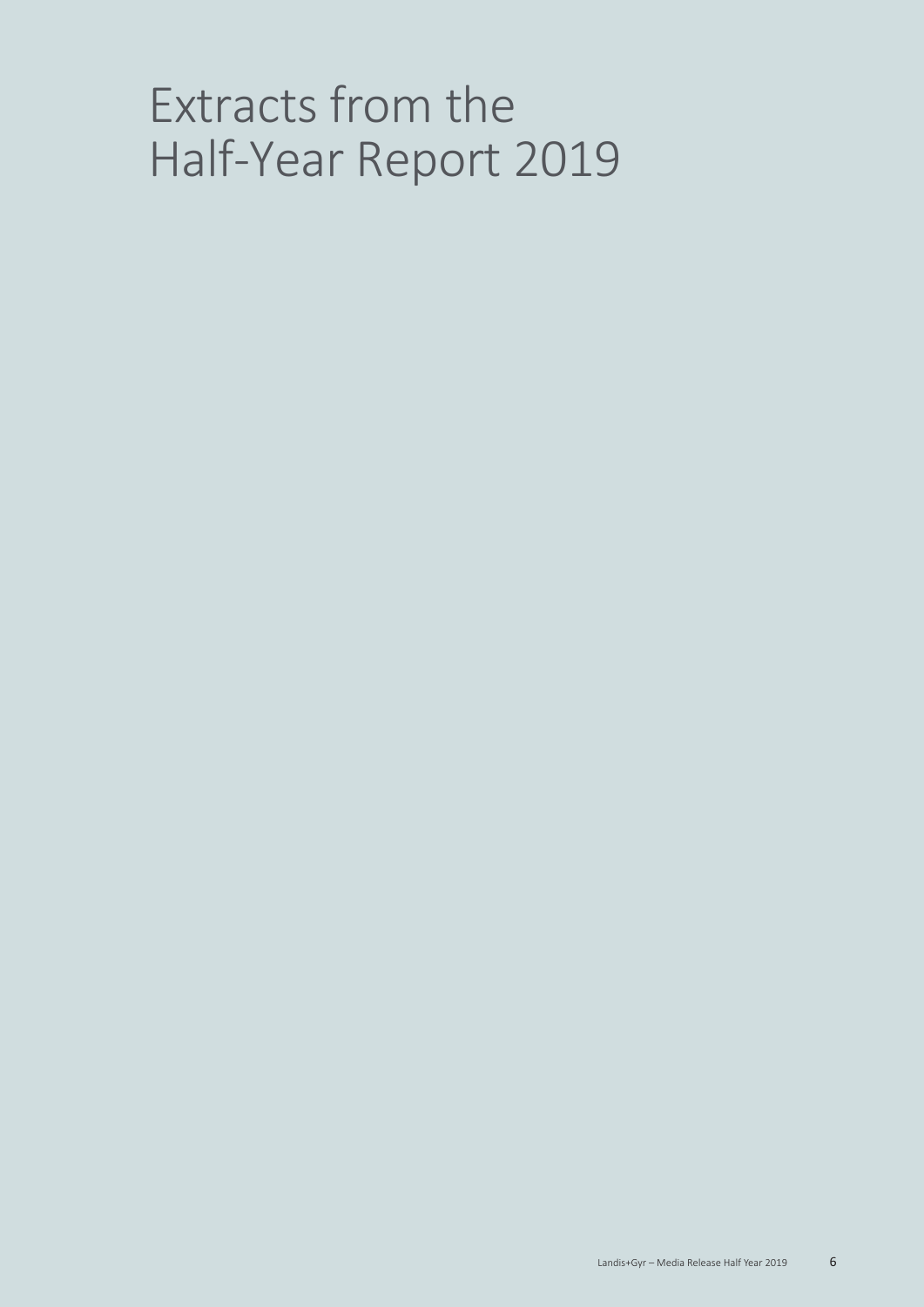### Interim Condensed Consolidated Statements of Operations (unaudited)

|                                                                          | SIX MONTHS ENDED SEPTEMBER 30, |            |  |  |
|--------------------------------------------------------------------------|--------------------------------|------------|--|--|
| USD in thousands, except per share data and number of shares             | 2019                           | 2018       |  |  |
| Net revenue                                                              | 862,755                        | 852,910    |  |  |
| Cost of revenue                                                          | 579,974                        | 576,979    |  |  |
| <b>Gross profit</b>                                                      | 282,781                        | 275,931    |  |  |
| <b>Operating expenses</b>                                                |                                |            |  |  |
| Research and development                                                 | 76,833                         | 78,862     |  |  |
| Sales and marketing                                                      | 42,086                         | 46,870     |  |  |
| General and administrative                                               | 61,759                         | 64,897     |  |  |
| Amortization of intangible assets                                        | 17,235                         | 17,714     |  |  |
| <b>Operating income</b>                                                  | 84,868                         | 67,588     |  |  |
| Other income (expense)                                                   |                                |            |  |  |
| Interest income                                                          | 5,053                          | 272        |  |  |
| Interest expense                                                         | (3,570)                        | (3, 114)   |  |  |
| Non-operational pension credit                                           | 2,289                          | 2,080      |  |  |
| Gain on divestments                                                      |                                | 15,545     |  |  |
| Loss on foreign exchange, net                                            | (624)                          | (2,484)    |  |  |
| Income before income tax expense                                         | 88,016                         | 79,887     |  |  |
| Income tax expense                                                       | (13, 184)                      | (19, 114)  |  |  |
| Net income before noncontrolling interests and equity method investments | 74,832                         | 60,773     |  |  |
| Net loss from equity investments                                         | (3,051)                        | (1,701)    |  |  |
| Net income before noncontrolling interests                               | 71,781                         | 59,072     |  |  |
| Net loss attributable to noncontrolling interests, net of tax            | (21)                           | (137)      |  |  |
| Net income attributable to Landis+Gyr Group AG Shareholders              | 71,802                         | 59,209     |  |  |
| Earnings per share:                                                      |                                |            |  |  |
| Basic                                                                    | 2.45                           | 2.01       |  |  |
| Diluted                                                                  | 2.45                           | 2.01       |  |  |
|                                                                          |                                |            |  |  |
| Weighted average number of shares used in computing earnings per share:  |                                |            |  |  |
| Basic                                                                    | 29,292,228                     | 29,507,940 |  |  |
| Diluted                                                                  | 29,358,894                     | 29,507,940 |  |  |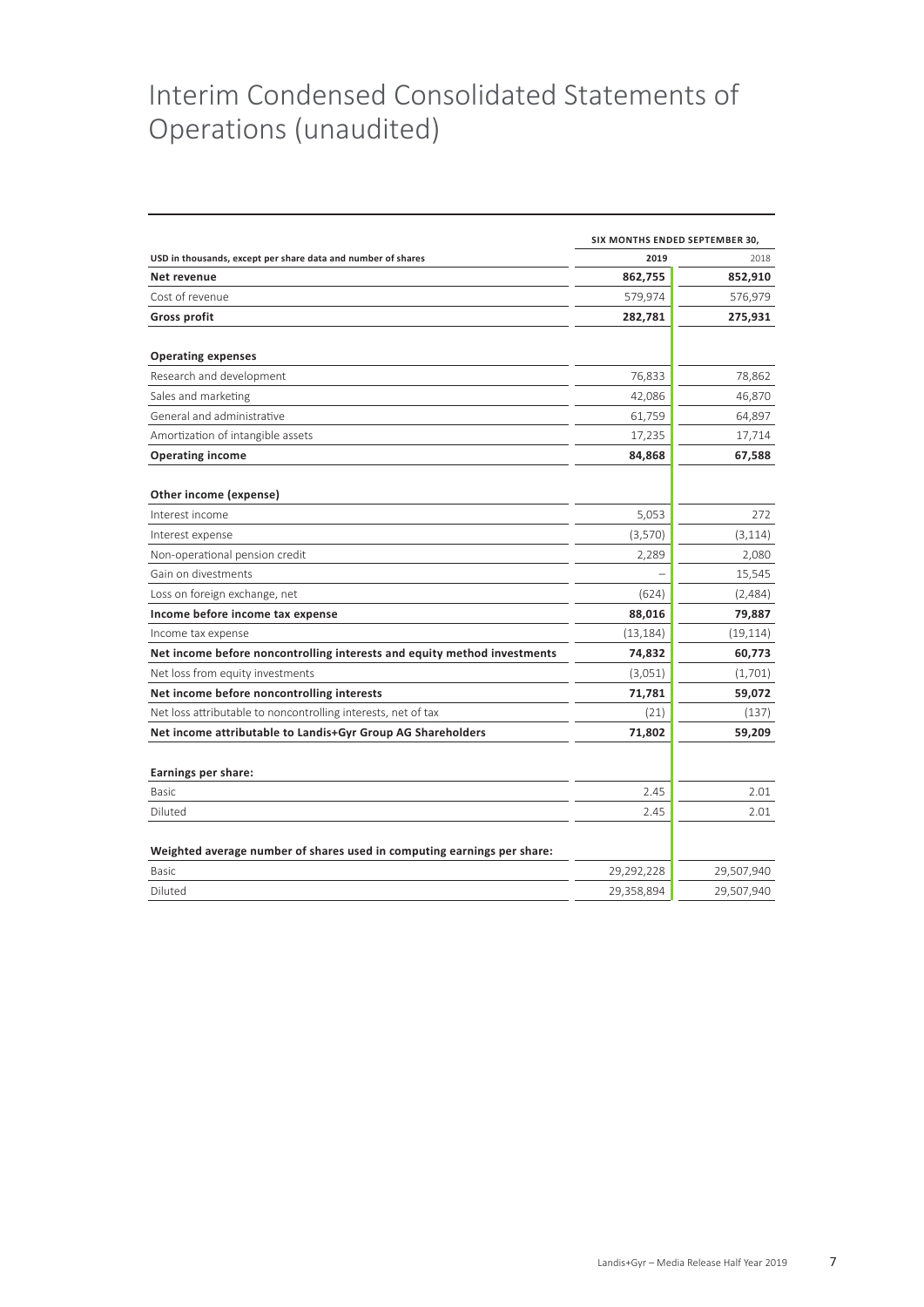### Interim Condensed Consolidated Balance Sheets (unaudited)

|                                                                                                                                |                    | March 31, 2019 |
|--------------------------------------------------------------------------------------------------------------------------------|--------------------|----------------|
| USD in thousands, except share data                                                                                            | September 30, 2019 | <b>AUDITED</b> |
| <b>ASSETS</b>                                                                                                                  |                    |                |
| <b>Current assets</b>                                                                                                          |                    |                |
| Cash and cash equivalents                                                                                                      | 35,923             | 73,381         |
| Accounts receivable, net of allowance for doubtful accounts<br>of USD 9.2 million and USD 9.9 million                          | 342,556            | 367,943        |
| Inventories, net                                                                                                               | 155,655            | 133,659        |
| Prepaid expenses and other current assets                                                                                      | 63,903             | 54,798         |
| <b>Total current assets</b>                                                                                                    | 598,037            | 629,781        |
|                                                                                                                                |                    |                |
| Property, plant and equipment, net                                                                                             | 129,741            | 142,058        |
| Intangible assets, net                                                                                                         | 309,045            | 332,030        |
| Goodwill                                                                                                                       | 1,354,094          | 1,354,094      |
| Deferred tax assets                                                                                                            | 16,667             | 15,821         |
| Other long-term assets                                                                                                         | 129,331            | 78,156         |
| <b>TOTAL ASSETS</b>                                                                                                            | 2,536,915          | 2,551,940      |
|                                                                                                                                |                    |                |
| <b>LIABILITIES AND EQUITY</b>                                                                                                  |                    |                |
| <b>Current liabilities</b>                                                                                                     |                    |                |
| Trade accounts payable                                                                                                         | 197,552            | 220,314        |
| <b>Accrued liabilities</b>                                                                                                     | 30,009             | 31,232         |
| Warranty provision                                                                                                             | 30,540             | 34,257         |
| Payroll and benefits payable                                                                                                   | 50,208             | 66,842         |
| Loans payable                                                                                                                  | 135,444            | 90,661         |
| Operating lease liabilities - current                                                                                          | 14,671             |                |
| Other current liabilities                                                                                                      | 75,550             | 81,438         |
| <b>Total current liabilities</b>                                                                                               | 533,974            | 524,744        |
|                                                                                                                                |                    |                |
| Warranty provision – non-current                                                                                               | 17,380             | 10,920         |
| Pension and other employee liabilities                                                                                         | 63,425             | 48,382         |
| Deferred tax liabilities                                                                                                       | 35,036             | 37,347         |
| Tax provision                                                                                                                  | 27,021             | 29,172         |
| Operating lease liabilities - non-current                                                                                      | 31,940             |                |
| Other long-term liabilities                                                                                                    | 65,172             | 68,000         |
| <b>Total liabilities</b>                                                                                                       | 773,948            | 718,565        |
|                                                                                                                                |                    |                |
| Commitments and contingencies - Note 13                                                                                        |                    |                |
| Shareholders' equity                                                                                                           |                    |                |
| Landis+Gyr Group AG shareholders' equity                                                                                       |                    |                |
| Registered ordinary shares (29,251,249 and 29,510,000 issued shares at September 30, 2019 and<br>March 31, 2019, respectively) | 306,341            | 309,050        |
| Additional paid-in capital                                                                                                     | 1,303,840          | 1,408,122      |
| Retained earnings                                                                                                              | 247,447            | 177,966        |
| Accumulated other comprehensive loss                                                                                           | (80, 763)          | (52, 145)      |
| Treasury shares, at cost<br>(213,601 and 198,674 shares at September 30 2019, and March 31, 2019, respectively)                | (16,050)           | (12, 332)      |
| Total Landis+Gyr Group AG shareholders' equity                                                                                 | 1,760,815          | 1,830,661      |
| Noncontrolling interests                                                                                                       | 2,152              | 2,714          |
| Total shareholders' equity                                                                                                     | 1,762,967          | 1,833,375      |
| TOTAL LIABILITIES AND SHAREHOLDERS' EQUITY                                                                                     | 2,536,915          | 2,551,940      |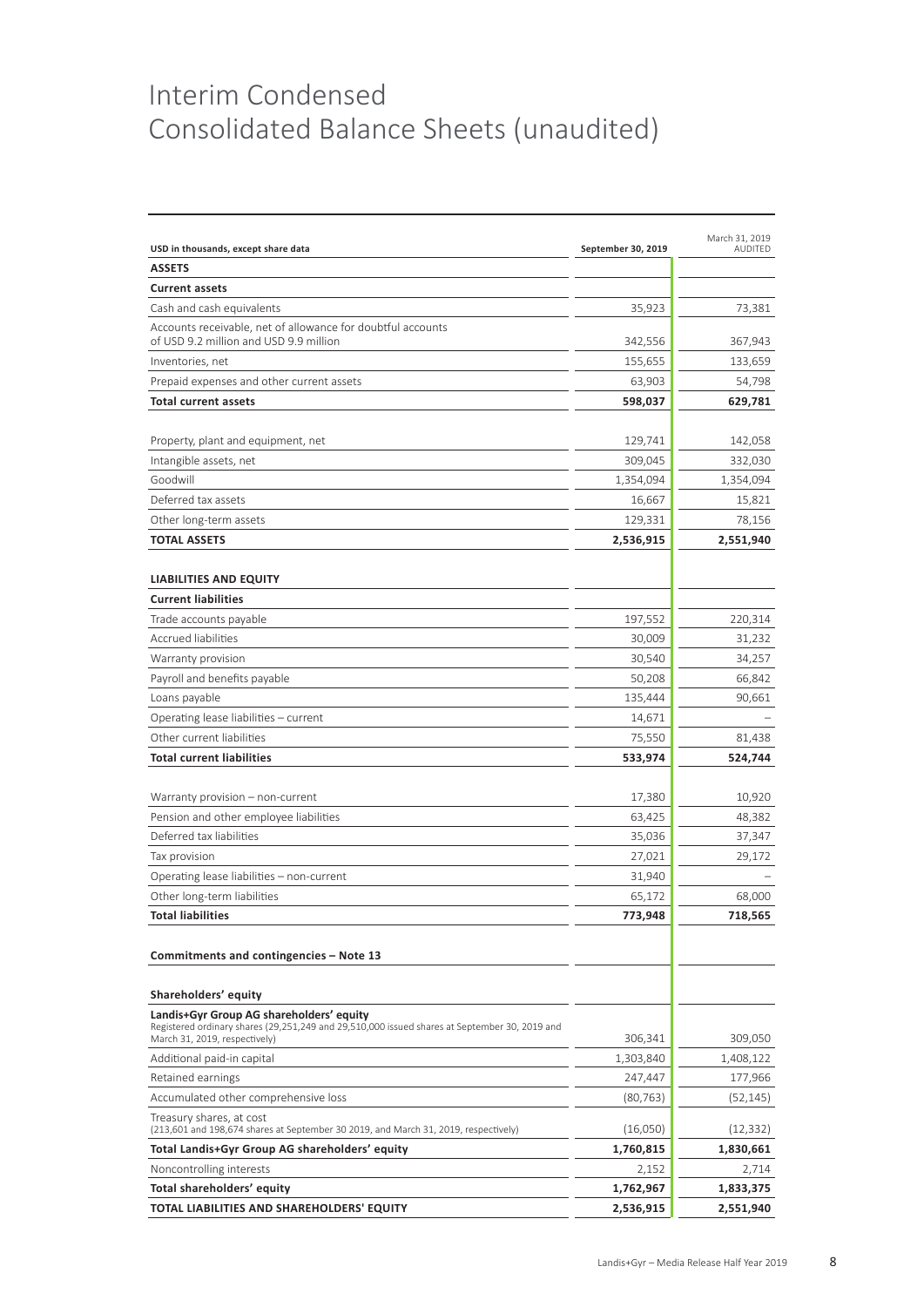## Interim Condensed Consolidated Statements of Cash Flows (unaudited)

|                                                                                                                              | SIX MONTHS ENDED SEPTEMBER 30, |           |  |
|------------------------------------------------------------------------------------------------------------------------------|--------------------------------|-----------|--|
| <b>USD in thousands</b>                                                                                                      | 2019                           | 2018      |  |
| Cash flow from operating activities                                                                                          |                                |           |  |
| Net income                                                                                                                   | 71,781                         | 59,072    |  |
| Adjustments to reconcile net income to net cash provided by (used in)<br>operating activities:                               |                                |           |  |
| Depreciation and amortization                                                                                                | 43,333                         | 47,280    |  |
| Net loss from equity investments                                                                                             | 3,051                          | 1,701     |  |
| Share-based compensation                                                                                                     | 1,416                          | 556       |  |
| Gain on divestments                                                                                                          |                                | (15, 545) |  |
| Gain on disposal of property, plant and equipment                                                                            | 248                            | 103       |  |
| Effect of foreign currencies translation on non-operating items, net                                                         | (308)                          | (2,459)   |  |
| Change in allowance for doubtful accounts                                                                                    | (649)                          | (484)     |  |
| Deferred income tax                                                                                                          | (2,715)                        | (1,507)   |  |
| Change in operating assets and liabilities, net of effect of<br>businesses acquired and effect of changes in exchange rates: |                                |           |  |
| Accounts receivable                                                                                                          | 16,761                         | (30, 747) |  |
| Inventories                                                                                                                  | (26, 910)                      | (19, 351) |  |
| Trade accounts payable                                                                                                       | (15, 352)                      | 52,365    |  |
| Other assets and liabilities                                                                                                 | (44, 948)                      | (60, 113) |  |
| Net cash provided by operating activities                                                                                    | 45,708                         | 30,871    |  |
| Cash flow from investing activities                                                                                          |                                |           |  |
| Payments for property, plant and equipment                                                                                   | (12, 681)                      | (16, 525) |  |
| Payments for intangible assets                                                                                               |                                | (326)     |  |
| Proceeds from the sale of property, plant and equipment                                                                      | 85                             | 126       |  |
| <b>Business acquisitions</b>                                                                                                 |                                | (18, 945) |  |
| Net cash used in investing activities                                                                                        | (12, 596)                      | (35, 670) |  |
| Cash flow from financing activities                                                                                          |                                |           |  |
| Purchase of treasury shares                                                                                                  | (20, 478)                      | (436)     |  |
| Dividends paid                                                                                                               | (93,968)                       | (68, 383) |  |
| Dividends paid to noncontrolling interest                                                                                    | (459)                          |           |  |
| Proceeds from third party facility                                                                                           | 176,438                        | 18,081    |  |
| Repayment of borrowings to third party facility                                                                              | (130, 929)                     | (2, 279)  |  |
| Net cash provided by (used in) financing activities                                                                          | (69, 396)                      | (53, 017) |  |
|                                                                                                                              |                                |           |  |
| Net increase (decrease) in cash and cash equivalents                                                                         | (36, 284)                      | (57, 816) |  |
| Cash and cash equivalents at beginning of period, including restricted cash                                                  | 73,381                         | 106,763   |  |
| Effects of foreign exchange rate changes on cash and cash equivalents                                                        | (1, 174)                       | (3,056)   |  |
| Cash and cash equivalents at end of period, including restricted cash                                                        | 35,923                         | 45,891    |  |
|                                                                                                                              |                                |           |  |
| Supplemental cash flow information<br>Cash paid for income tax                                                               |                                | 17,005    |  |
| Cash paid for interest                                                                                                       | 16,664<br>2,920                | 2,619     |  |
|                                                                                                                              |                                |           |  |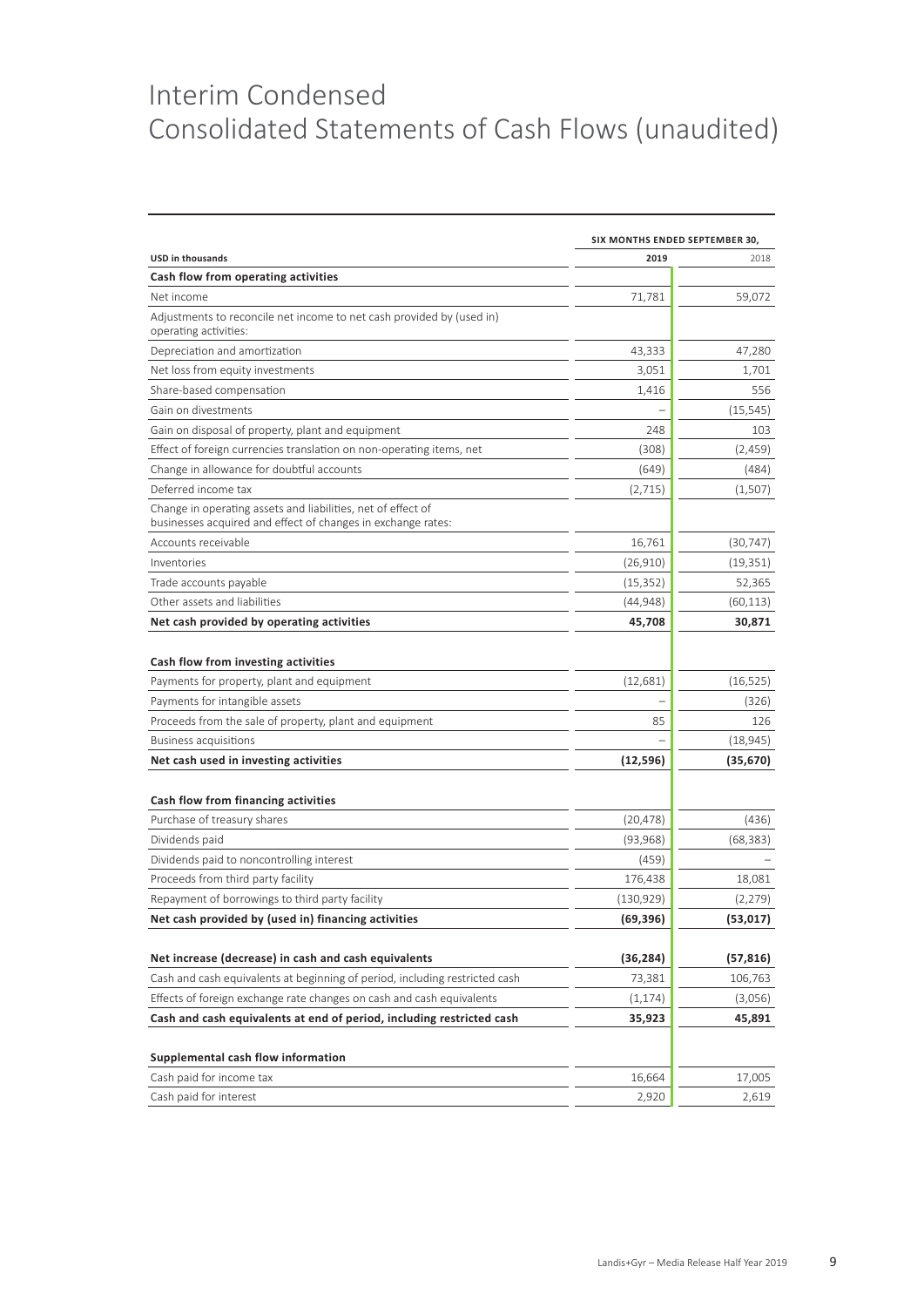### Supplemental Reconciliation and Definitions (unaudited)

### **Adjusted EBITDA**

The reconciliation of EBITDA to Adjusted EBITDA is as follows for the six months period ended September 30, 2019 and 2018:

|                                                | <b>L+G GROUP AG</b> |        | <b>AMERICAS</b> |       | <b>EMEA</b> |           | <b>ASIA PACIFIC</b>      |                   | <b>CORPORATE AND</b><br><b>ELIMINATIONS</b> |       |
|------------------------------------------------|---------------------|--------|-----------------|-------|-------------|-----------|--------------------------|-------------------|---------------------------------------------|-------|
| USD in millions, unless<br>otherwise indicated | H1 19               | H1 18  | H1 19           | H1 18 | H1 19       | H1 18     | H1 19                    | H1 18             | H1 19                                       | H1 18 |
| <b>Operating income</b>                        | 84.9                | 67.6   | 60.8            | 79.8  | 20.2        | (9.3)     | 2.8                      | (6.7)             | 1.1                                         | 3.8   |
| Amortization of<br>intangible assets           | 23.4                | 24.6   | 16.2            | 16.7  | 3.3         | 3.7       | 0.7                      | 0.9               | 3.2                                         | 3.3   |
| Depreciation                                   | 19.9                | 22.7   | 11.0            | 13.3  | 7.2         | 7.4       | 1.4                      | 1.7               | 0.3                                         | 0.3   |
| Impairment of<br>intangible assets             |                     |        |                 |       |             |           |                          |                   |                                             |       |
| <b>EBITDA</b>                                  | 128.2               | 114.9  | 88.0            | 109.8 | 30.7        | 1.8       | 4.9                      | (4.1)             | 4.6                                         | 7.4   |
| Restructuring charges                          | 0.6                 | 2.6    | 0.1             | 1.5   | 0.6         | 0.5       | $\overline{\phantom{0}}$ | 0.6               | (0.1)                                       |       |
| Exceptional warranty<br>related expenses       | (0.1)               | 0.6    |                 |       | 0.0         | (0.6)     |                          | $\qquad \qquad -$ | (0.1)                                       | 1.2   |
| Normalized warranty<br>related expenses        | 4.8                 | (11.3) | 4.0             | (9.1) | 0.7         | (2.1)     | 0.0                      | (0.1)             | 0.1                                         |       |
| Timing difference on<br><b>FX</b> derivatives  | (8.6)               |        |                 |       | (8.6)       |           |                          |                   |                                             |       |
| <b>Adjusted EBITDA</b>                         | 124.9               | 106.8  | 92.1            | 102.2 | 23.4        | (0.4)     | 4.9                      | (3.6)             | 4.5                                         | 8.6   |
| Adjusted EBITDA<br>margin (%)                  | 14.5%               | 12.5%  | 19.3%           | 20.5% | 7.6%        | $(0.1\%)$ | 6.1%                     | $(5.6\%)$         |                                             |       |